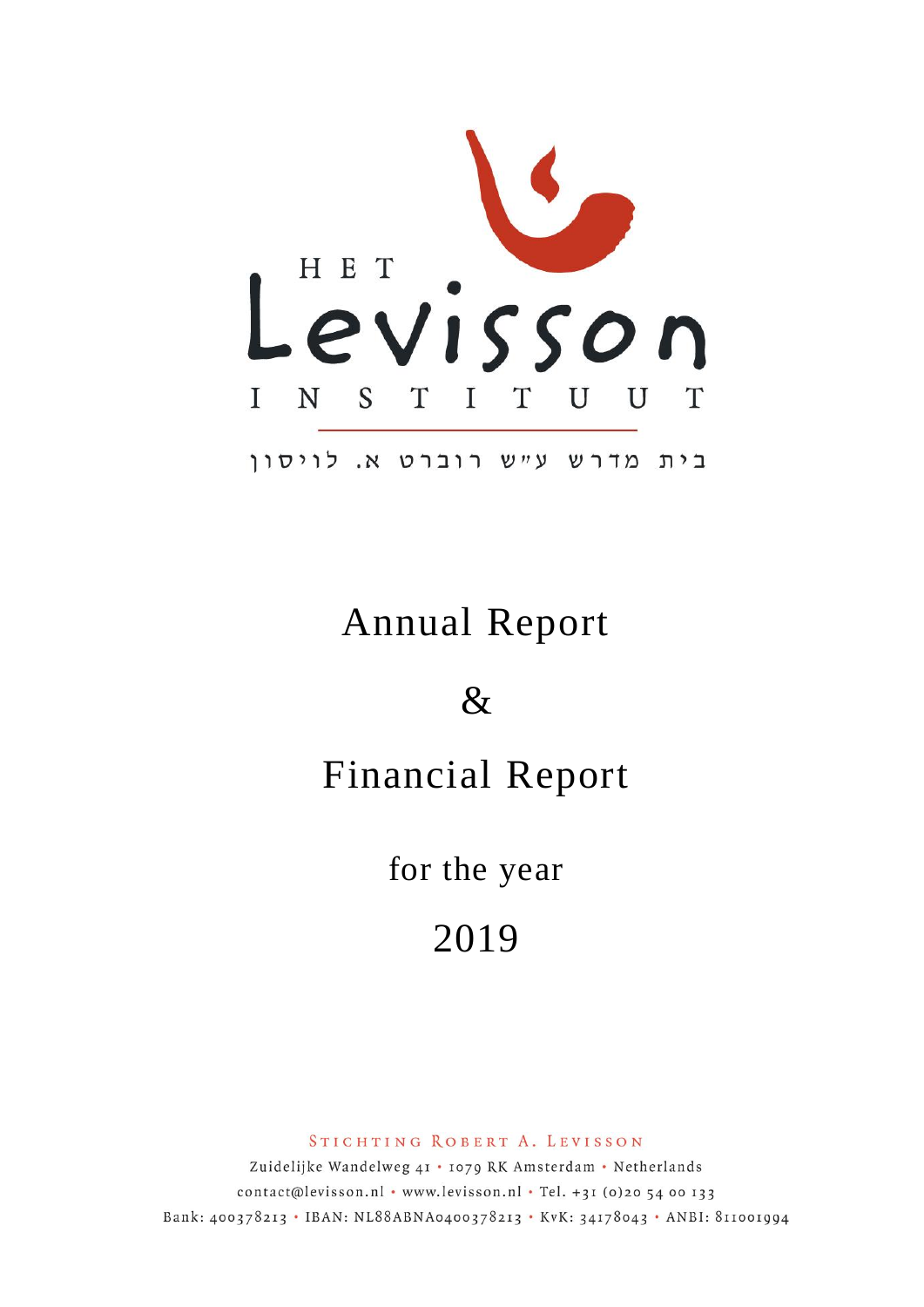



Rabbi Robert A. Levisson (1913-2001) was one of the great leaders within the Dutch Union for Progressive Judaism. He was the son of the founder of the Progressive Jewish movement in The Netherlands. After the Second World War he revived the Progressive Jewish Congregation (LJG) in The Hague and became one of the prominent

Progressive Jewish leaders in our country.

He was a wise man, a talented speaker and author, and a great advocate for Israel.

*Yehi zichro baruch* - ברוך זכרו יהי – Blessed be his memory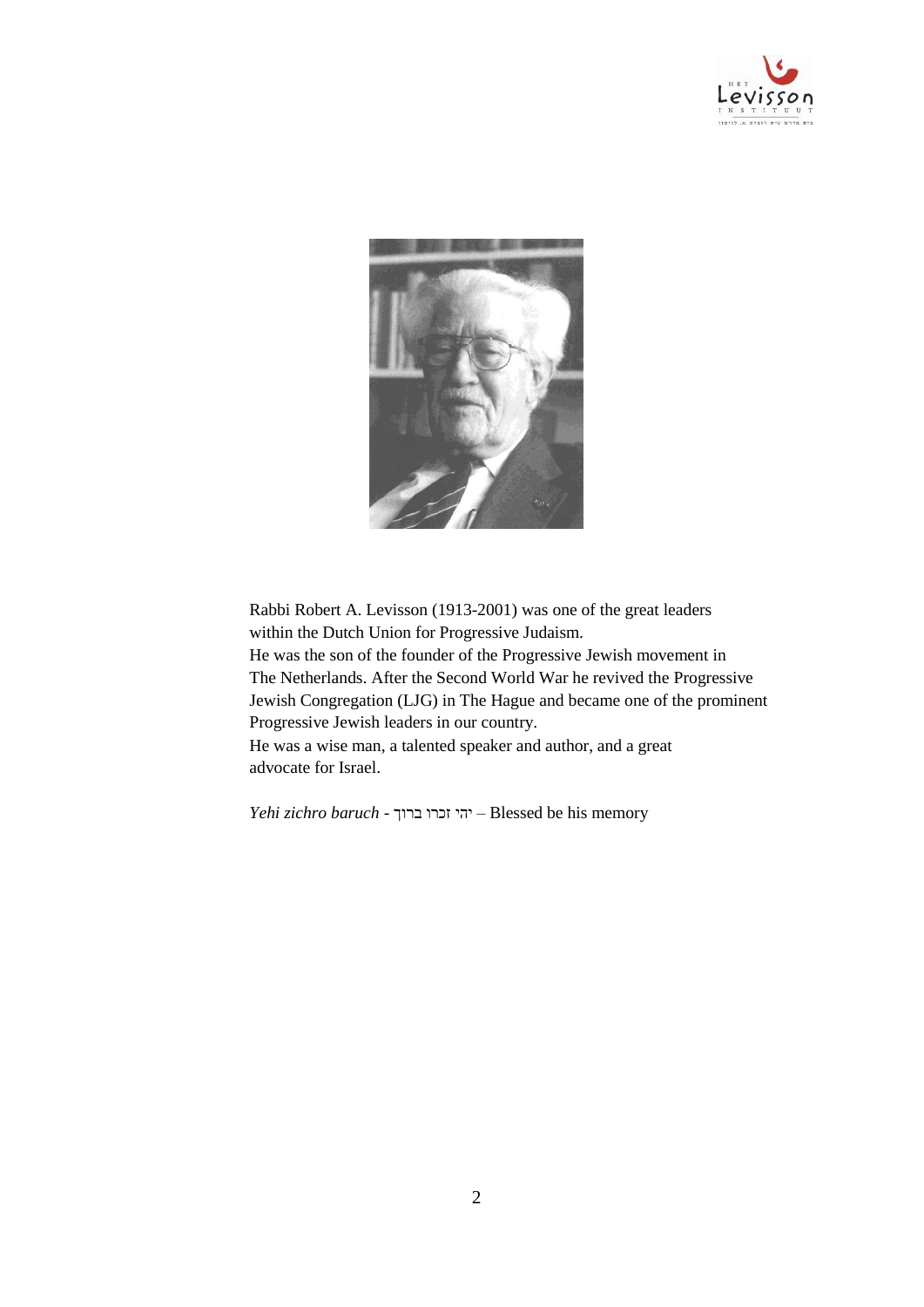

# **Contents**

| <b>Introduction</b>                               | $\overline{4}$ |
|---------------------------------------------------|----------------|
| 1. The year 2019                                  |                |
| David Lilienthal Lecture                          | 5              |
| Semicha Joram Rookmaaker                          |                |
| Rabbinical training                               |                |
| Mini-symposium 'Jewish father'                    | 6              |
| Come-back day Ba'al Tefillah course               |                |
| Refresher course for Shlichei Tzibbur             |                |
| Rimon-Dutch Progressive Jewish Educational Center | 7              |
| Communication                                     |                |
| Sidra of the Week                                 | 8              |
| Library                                           |                |
| <b>Management Team</b>                            |                |
| Board, Management and Committees                  |                |
| Confidential adviser                              | 10             |
| Donors                                            |                |
| Policy plan for the coming years                  | 11             |
| Plans for 2020                                    |                |
| 2. Finances                                       |                |
| Financial report for 2019                         | 12             |

| Financial report for 2019    |  |
|------------------------------|--|
| Balance at 31 December 2019  |  |
| Profit and loss account 2019 |  |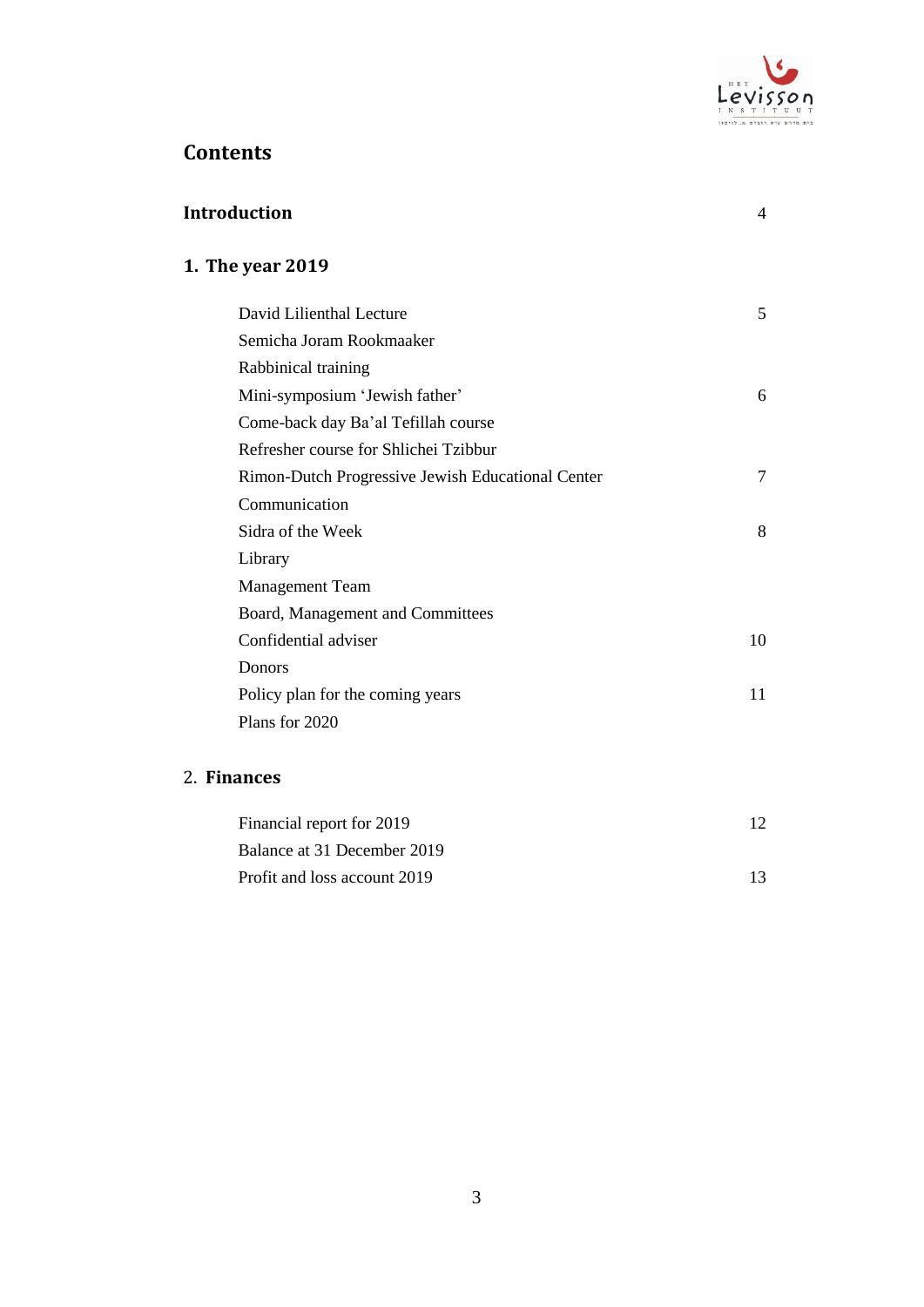

# **I n t r o d u c t i o n**

The highlight of the reported year (2019) obviously was the semicha of Joram Rookmaaker. In our beautiful shul, filled to the brim, we received a new rabbi in our Liberal Jewish tribe. It was a memorable ceremony, worthy of the Levisson Institute, in close cooperation with the Liberal Jewish Congregation of Amsterdam, where Joram is part-time rabbi, in addition to his job as army chaplain. This way, we can keep building up (Liberal) Judaism in our country, and of course in Amsterdam.

Meanwhile, some of the students who completed the Ba'al tefillah course are being deployed in several congregations. A nice support for the rabbinate in general, and some kehillot in particular.

Annette Boeckler was our only rabbinical student, and actually also a teacher, because she taught the Ba'al tefillah course. I can also tell you we have a new rabbinical student, who will begin his training in 2020: Asjer Waterman. Asjer is definitely not a stranger to the Liberal Jewish Congregation of Amsterdam (he is one of our regular ba'alei korei), he is also active in Habonim and has a Master's degree in Hebrew from the University of Amsterdam. This is the mission of the Levisson Institute: to train a new generation of rabbis from our own midst for our Dutch congregations.

This year we had to say goodbye to Prof. Dr. Reinier Munk, who has been a great support for our academic education for many years. He was a member of the Academic Committee and taught our rabbinic students Philosophy for a long period of time. I owe Reinier a great measure of gratitude for everything he did to keep our education at an academic level. We are happy to welcome Dr. Ortal-Paz Saar as a new member of the Academic Committee, she will succeed Reinier.

As you will also read in this annual report, a committee was established to coordinate and connect youth education in all Liberal Jewish Congregations in our country which are united in the Dutch Union for Progressive Judaism. The Union Committee for Education has as its mission to further smooth communication and discuss ideas and developments which could be implemented. I chair this committee as Dean of the Levisson Institute and also on behalf of the Union for Progressive Judaism. One of the reasons is that the Levisson Institute formed the Board of Rimon, the national education center, for the last couple of years.

I also want to thank everyone who, most of them voluntarily, dedicates themselves to our Institute: the Board, the Academic Committee, the Vocational Committee, my colleagues of the Management Team, and especially our only paid, invaluable staff: Director Francine Püttmann.

Education is essential for the survival of Judaism. It is 'education permanente' or ever-lasting education. It begins at birth and only ends when we leave this temporary life for eternal life. A beautiful quote: 'Education without vision is like the present without a future'. Our aim is to offer education, both academic and pastoral, as well as professional, at the highest possible level. We want to train the best people today to inspire our kehillot, guide them, and be their teachers. This way we strive to keep the Levisson Institute one of the pillars of Judaism in our country.

Rabbi Menno ten Brink, LLM Dean of the Levisson Institute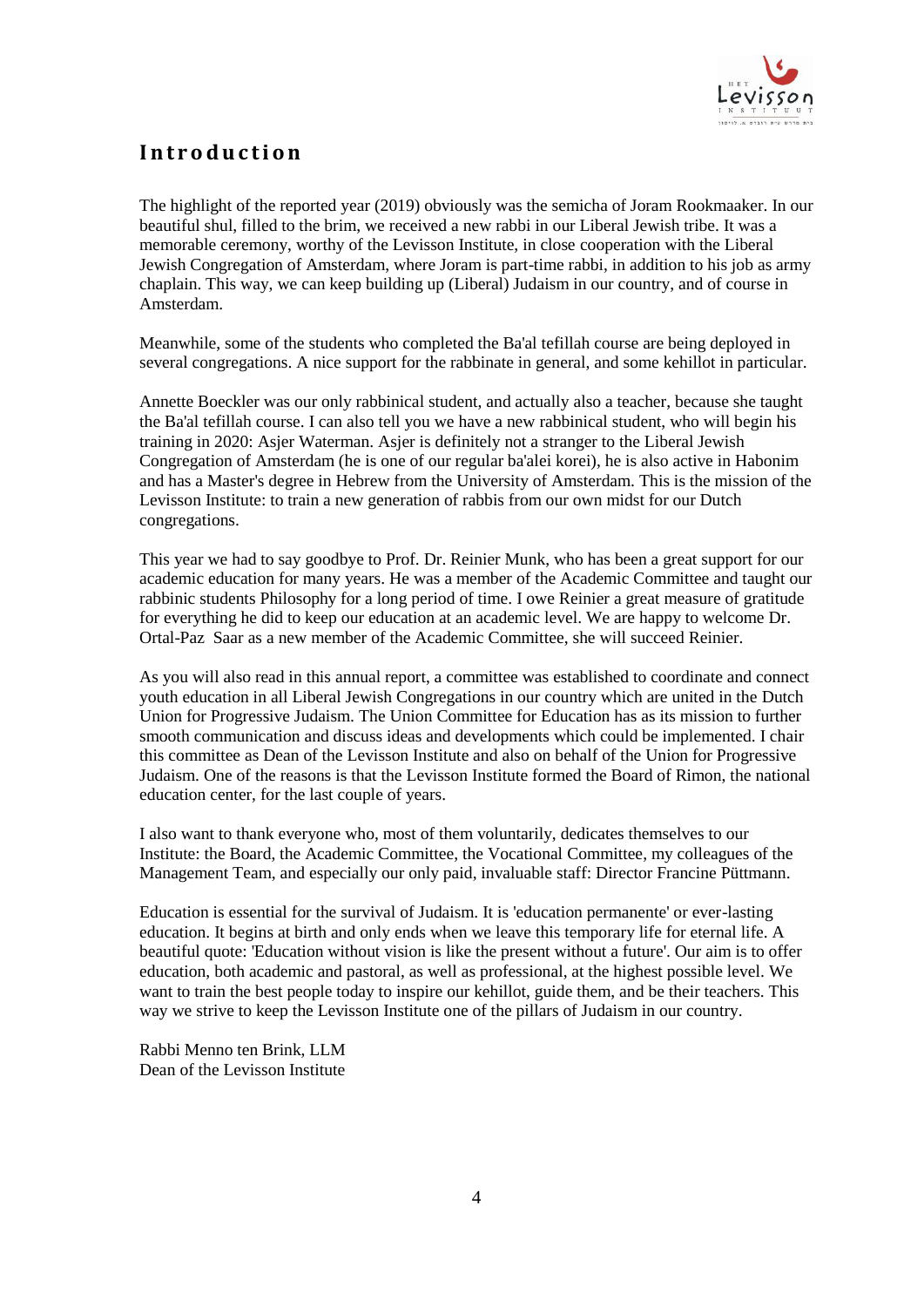

# **1. The year 2019**

# **David Lilienthal Lecture**

The annual David Lilienthal Lecture, also the opening of the new academic year, took place on November 13<sup>th</sup> for a large audience. President Ella Wijnschenk-Oesterman used a Powerpoint presentation for an overview of the history and activities of the Institute. Rabbi Menno ten Brink, Dean of the Levisson Institute, spoke a few words and introduced the guest speaker.

The guest speaker was conductor Jules van Hessen. His subject was *Mahler, Gershwin and Bernstein. Three "Jewish" masters. Can you hear that?* He illustrated his talk with videos and sound fragments.

#### **Semicha Joram Rookmaaker**



Our rabbinical student Joram Rookmaaker completed his studies in December 2018. He received his semicha (rabbinical ordination) in a packed shul at the Liberal Jewish Congregation of Amsterdam, from Rabbi Menno ten Brink, assisted by Rabbi David Lilienthal.

See for photos and videos of the semicha service: <https://www.levisson.nl/fotos-videos/semicha-2008/>

There was much press coverage of this semicha, including an interview with Joram. See (in Dutch)<https://www.levisson.nl/over-ons/levisson-in-de-pers/>

Rabbi Rookmaaker is currently working as second rabbi at the Liberal Jewish Congregation of Amsterdam and as army chaplain.

# **Rabbinical student**

Annette Boeckler started as our new rabbinical student on January 1<sup>st</sup> 2019. She is German, but works and lives in Zürich, Switzerland. She visits Amsterdam regularly during weekends for classes and in between studies via internet.

In the past, she taught Tenach and Liturgy at the Leo Baeck College in London, where she also worked as a librarian. After her move to Zürich in 2017 she started rabbinical training in London. But it became too complicated for her to continue her studies at Leo Baeck College, and therefore she transferred to the Levisson Institute, which could offer her a customized program. She was already a familiar face at the Institute, as a teacher of Liturgy in the Cantor's training (2007-2009) and the Ba'al Tefillah course (2018).

She is not being trained to work as a rabbi in The Netherlands, but will be able to perform duties every now and then in the future.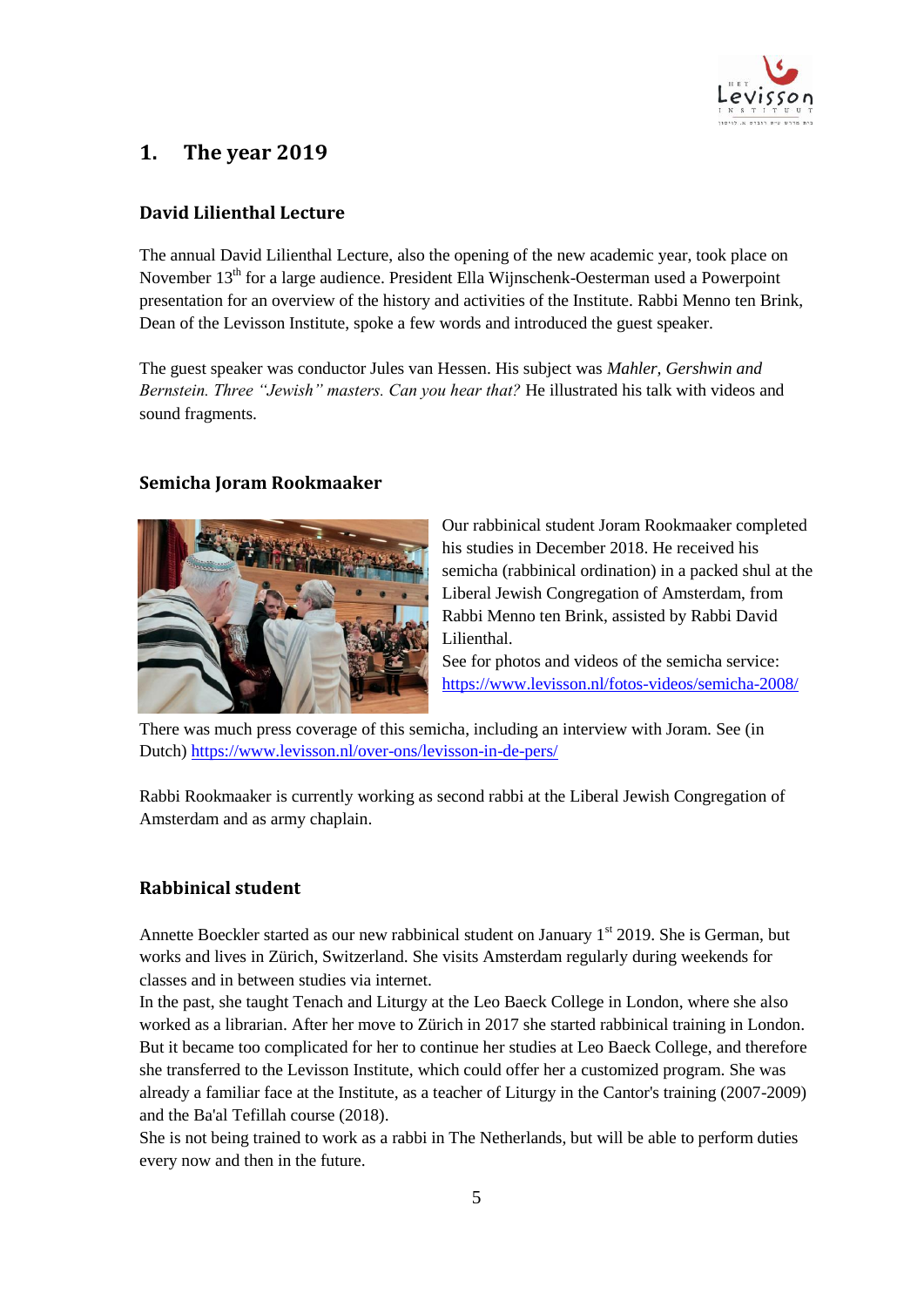

# **Mini-symposium 'Jewish father'**

Joram Rookmaaker completed his rabbinical training with a thesis about the Dutch Liberal Jewish policies concerning people with a Jewish father. The Levisson Institute, in cooperation with the Liberal Jewish Congregation of Amsterdam, organized a mini-symposium about the Liberal Jewish policies regarding people with a Jewish father, which took place on Sunday June  $16<sup>th</sup>$ . In his introduction Joram Rookmaaker spoke about these Liberal Jewish policies, the most important halakhic texts on the subject and the development of Liberal Jewish policies in this field. Several speakers spoke about their personal experiences, and a panel with rabbis Menno ten Brink and Marianne van Praag, and Roos van den Berg for Jewish Social Work, answered many questions from the audience.

### **Come-back day Ba'al Tefillah course**

On November  $17<sup>th</sup>$  a come-back day for participants in the Ba'al Tefillah course was organized. The participants learned in the 2018 course to conduct Shabbat and Sjivvah services in the absence of a rabbi. Meanwhile some of them are leading services in their own congregations on a regular basis, and some have been asked to conduct Shabbat services in other congregations as well.

During the come-back day experiences were exchanged and texts were 'learned' with guidance from Annette Boeckler and Menno ten Brink. Participant Rebecca van Leeuwen conducted a presentation workshop.

See for an interview (in Dutch) with two participants: [www.levisson.nl/opleidingen/baal-tefilla/](http://www.levisson.nl/opleidingen/baal-tefilla/)

#### **Refresher course for Shlichei Tzibbur**

There were two refresher training for the cantors in the reported year: February 3rd: Breathing techniques and resonance September  $1<sup>st</sup>$ : the High Holidays

Both refresher trainings were taught by Gilad Nezer and Shura Lipovsky. Each of the participants was given the opportunity to sing a piece from the Siddur or Machzor and get feedback from the two teachers.

It is remarkable that more people have started to attend the refresher trainings of the last couple of years. And they are not the participants in the Shaliach Tzibbur trainings that were organized by the Levisson Institute from 2007-2009. Because of this, a new course will begin in the Fall of 2020. Also, the refresher trainings will be different from the ones that were given over the last few years.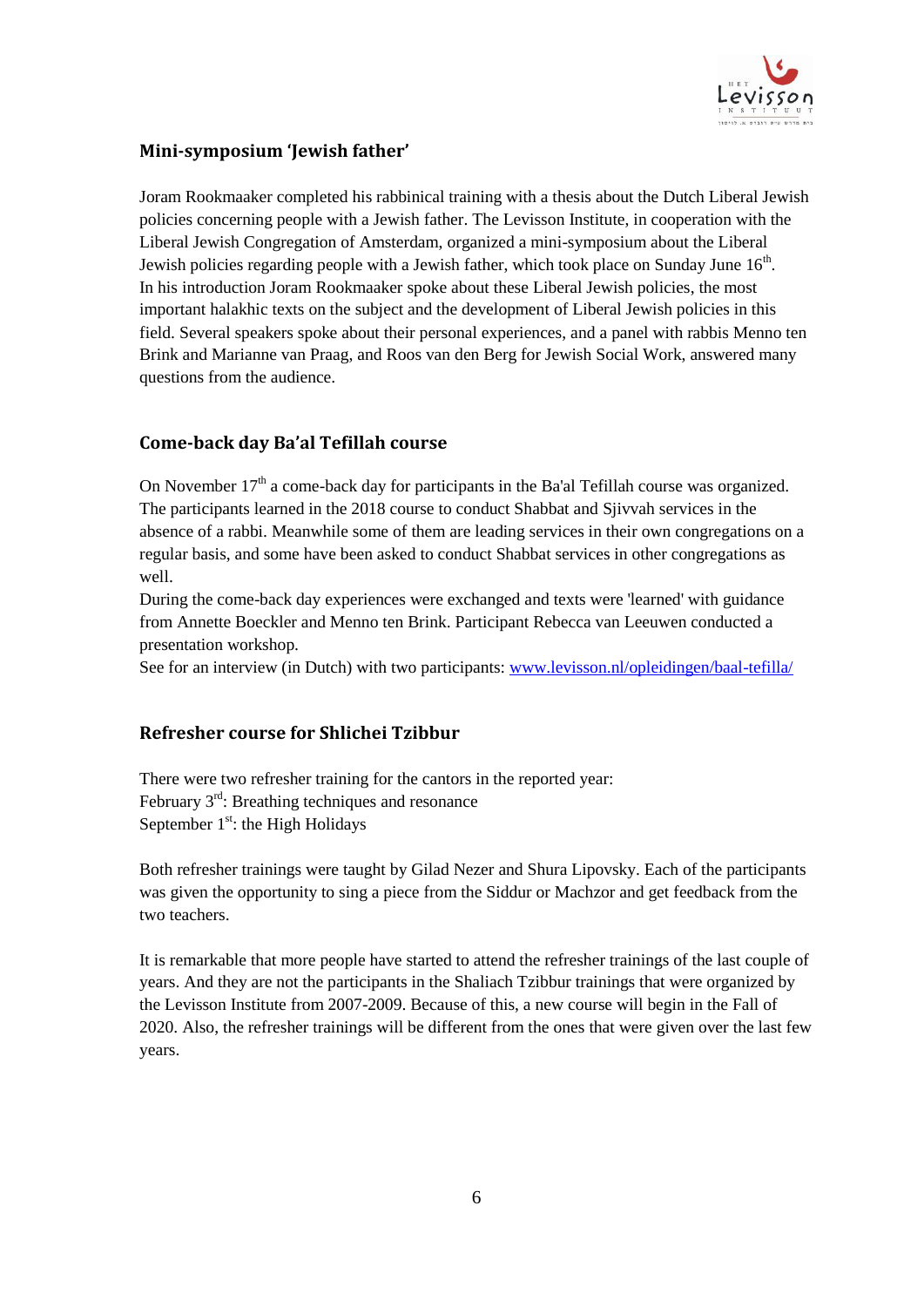

#### **Rimon – Dutch Progressive Jewish Education Center**



In 2019 Rimon organized two refresher courses for teachers from all over the country. In April, the theme was the same as that of the Talmud Torah weekend: Jewish congregations in The Netherlands. Representatives of several congregations gave presentations about their own congregations or other ones in their region. The refresher course in December had as its

subject the new textbook *Ivriet in Sjoel* (Ivrit in Shul), and was taught by its author Henny van het Hoofd. This new textbook contains texts from the siddur and also discusses grammar, vocabulary and background information. The book is a follow-up on the earlier ones, *Hoi I lees Ivriet* (Hi, I read Ivrit) and *Hoi ik schrijf Ivriet* (Hi, I write Ivrit).

The Levisson Institute and the Dutch Union for Progressive Judaism have decided together to replace the meetings with the heads of education – which took place twice annually – with a Union Committee for Education (Verbonds Onderwijs Commissie-VCO). All heads of Talmud Torah, Rimon, the rabbis who are tasked with youth education and a representative of the Union will be part of the committee. Rabbi Menno ten Brink, Dean of the Levisson Institute and rabbi at the Liberal Jewish Congregation of Amsterdam, will chair the consultations. The purpose of the new Union Committee for Education (VCO) is to lend more weight to the importance of Talmud Tora in the Union. The committee will meet twice annually, as before.

Two meetings of the new committee were held, in April and in September. The goal of the committee is to have the heads of Talmud Torah and Rimon discuss the core objectives of Talmud Tora, as established in 2017 by Rimon, all heads of education, and boards of congregations, and find out how to raise the level of education, for example by producing new learning materials and learning from one another. Rimon coordinates and decides if the proposed projects are achievable.

During one of the meetings an inventory was made of the gaps in learning materials and what is needed. Early 2019 a start was made to fill these gaps on the Rimon website [www.rimononderwijs.nl.](http://www.rimononderwijs.nl/)

There also was a change in staff in 2019 in Rimon. Lea Abram gave up her position of coordinator in April. She was followed up in September by Shelly Bodenheimer, head of the education at the Liberal Jewish Congregation of The Hague. Together with Anne-Maria van Hilst she now performs the task of coordinator.

#### **Communication**



Hard work has been done to transfer the content of the old website to the new one. Texts were rewritten also and the navigation has been made more rational, making it easier to find the different sections. All in all it looks modern now. The new website went online in April 2019 and replaces the over 15 years old earlier one. [www.levisson.nl/en/](http://www.levisson.nl/en/)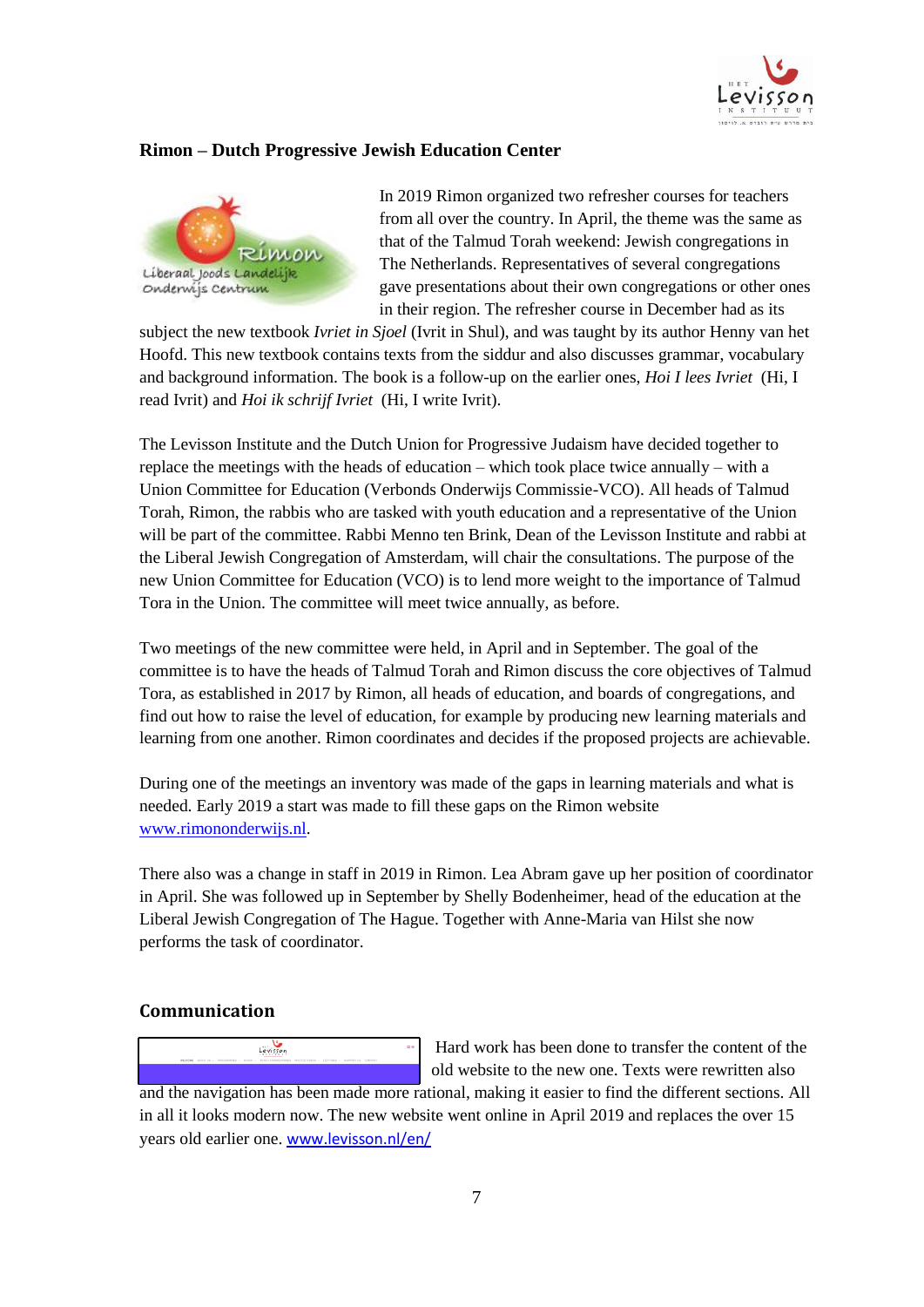



One newsletters (in Dutch) was published in 2019. It contains a variety of subjects concerning the Institute. The newsletter is distributed by email. Subscriptions via contact@levisson.nl.

#### **Sidra of the Week**

Every week a Dutch comment on the Sidra of the Week (Parashat Hashavuah) is sent by email to people who subscribe to this service. Subscriptions are free and you can enlist on the Levisson Institute website. All comments (in Dutch) are also published on the website: www.levisson.nl > Toralezingen > Sidra van de week

#### **Library**

In the year 2019, as in previous years, many people wanted to donate books from inheritances or from their own collections. Only books which fit in the collection and are a good addition were accepted.

The library is a joint library of the Levisson Institute and the Progressive Jewish Congregation of Amsterdam and is placed in its building in Amsterdam.

See for the catalogue: [www.levissonbibliotheek.nl](http://www.levissonbibliotheek.nl/) and [www.ljgbibliotheek.nl](http://www.ljgbibliotheek.nl/)

#### **Management Team**

Next to the daily work of running the Levisson Institute, the Management Team was busy with the Rabbinical training, the new website, the situation at Rimon and improving the publicity of the Levisson Institute.

The Management Team meets once a month and in between keeps in touch by email and phone. The MT is also represented at board meetings. It stays in touch as well with the Nederlands Verbond voor Progressief Jodendom (Dutch Union for Progressive Judaism) and the boards of the affiliated congregations.

The General Director is in the office three days a week in the Levisson Room in the building of the Progressive Jewish Congregation of Amsterdam and can be reached by email during the rest of the time [\(contact@levisson.nl\)](mailto:contact@levisson.nl).

#### **Board, Management and Committees**

There were two changes in the membership of the Board in 2019. Thijs ten Raa gave up his position as treasurer, which he filled for eight years. The new treasurer is Leopold Hertzberger. The Board met every two months, six times in total, and was mostly focused on the future of the rabbinical training, Rimon and the financial situation.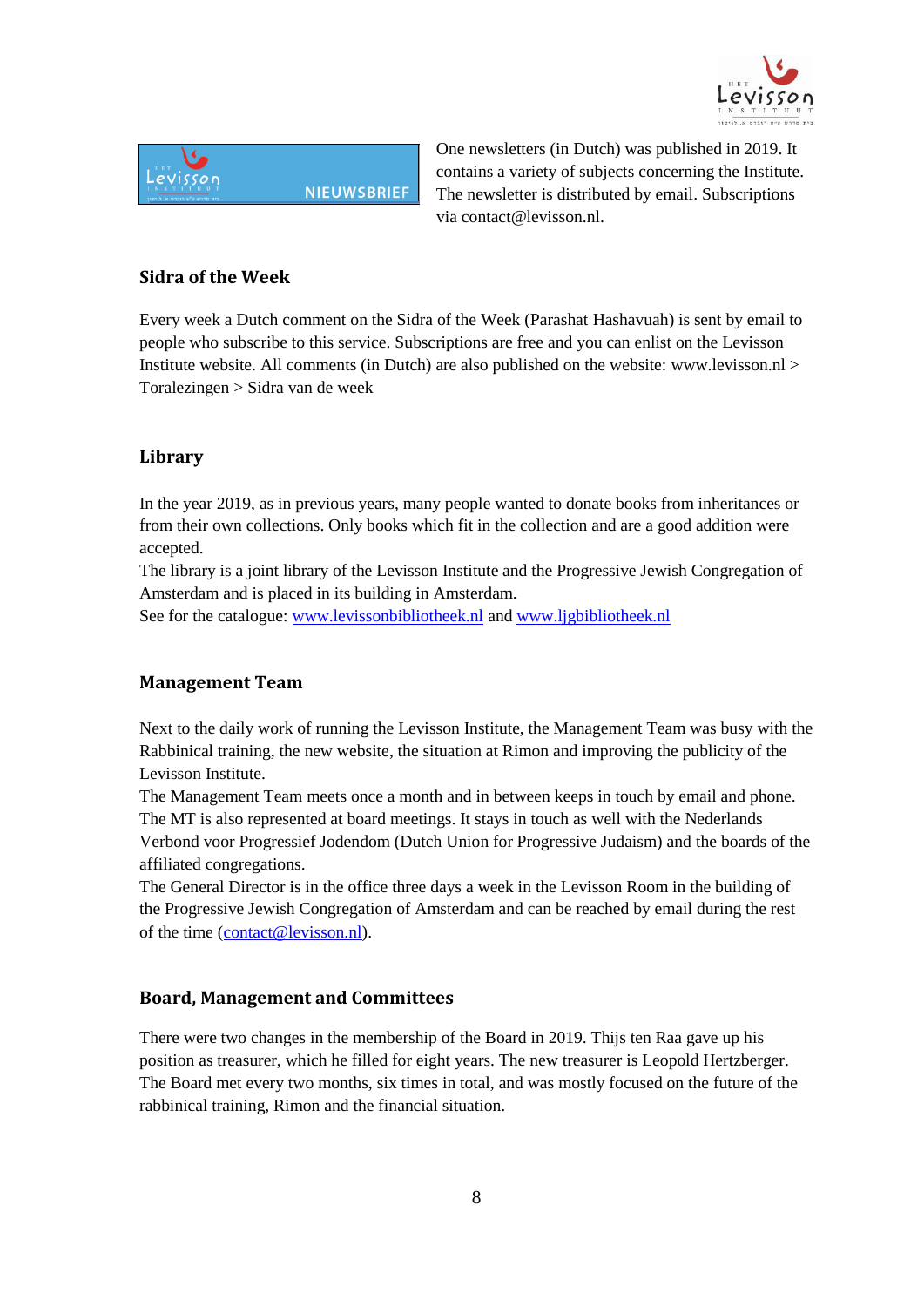

The Academic Committee met three times in 2019, the first time shortly before the semicha of Joram Rookmaaker. Apart from the two regular meetings, there were consultations via email and phone. Ortal-Paz Saar replaced Reinier Munk in the Academic Committee.

The Vocational Training Committee met five times and was mainly occupied with the rabbinical training program, the portfolio-examination and looking for new members of the Committee.

#### Board

Ella Wijnschenk-Oesterman, chair Prof. dr. Juliette Walma van der Molen, vice-chair Dr. Thijs ten Raa, treasurer (till 31 December 2019) Leopold I. Hertzberger, MA, treasurer (from 7 October 2019) David Allick, LLM, secretary Liane van Dantzig, MA, member (on behalf of the Verbond/Dutch Union)

Schedule of resignation board Ella Wijnschenk-Oesterman: October 2021 Juliette Walma van der Molen: August 2020 Leopold Hertzberger: October 2022 David Allick: August 2020 Liane van Dantzig: September 2021

Management Team Rabbi Menno ten Brink, LLM, dean Rabbi Marianne van Praag, head Vocational Program Francine Püttmann, MA, director General Affairs

Academic Committee Prof. dr. Irene Zwiep, chair Rabbi Tamarah Benima, member Carolyn Levisson, MA, member Ernst Numann, LLM, member Dr. Ortal-Paz Saar, member (from 1 August 2019) Rabbi Awraham Soetendorp, member Rabbi Menno ten Brink, LLM, dean Rabbi David Lilienthal, honarary dean Ella Wijnschenk-Oesterman, chair of the board

Vocational Committee (CBV) Carolyn Levisson, MA, chair Rabbi Marianne van Praag, head Vocational Program Jorien Tamse, member Judith Goudsmit, member (from 18 November 2019) Ella Wijnschenk-Oesterman, hearer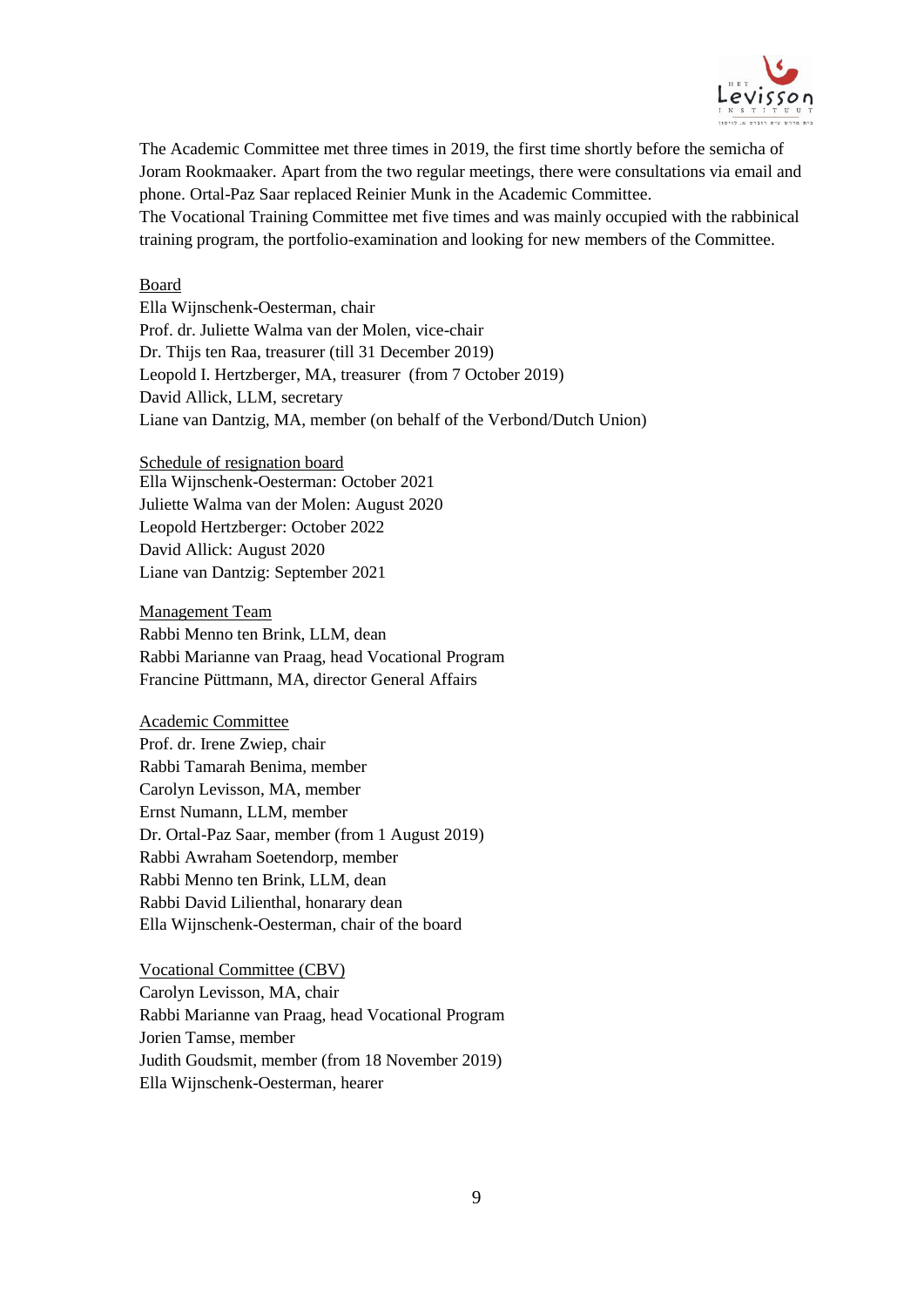

Subcommittee Admissions Prof. dr. Irene Zwiep, chair Academic Committee Rabbi Menno ten Brink, LLM, dean Carolyn Levisson, MA, chair Vocational Committee

Rimon – Dutch Progressive Jewish Educational Center Anne-Maria van Hilst, coordinator Lea Abram, coordinator (till 1 May 2019) Shelly Bodenheimer, coordinator (from 15 September 2019)

Confidential adviser Marion Alhadeff

Webmasters Francine Püttmann Bram Lagendijk (music library)

# **Confidential adviser**

The Levisson Institute has had a confidential adviser since autumn 2019. Marion Alhadeff will perform this function not only for the Dutch Union for Progressive Judaism, but also for the Levisson Institute.

A confidential adviser is a specially designated individual in whom anyone connected to the Levisson Institute can confide. The appointment of such an adviser is a measure designed to promote the organisation's integrity. The job of confidential adviser is unpaid. A confidential adviser's main job is to provide a listening ear. Approach her with any issues that have to do with integrity in the broadest sense. It needn't be to report a breach of integrity. You can also go to the confidential adviser for advice or simply to discuss something. It may emerge from the discussion that there isn't a role to play for the confidential adviser in which case she will refer you to someone else.

Anyone employed by or connected to the Levisson Institute can talk to the confidential adviser.

Till the publication of this Annual Report there have been no reports to the confidential adviser.

See for more information about the role of the confidential adviser: [www.levisson.nl/en/about](http://www.levisson.nl/en/about-us/confidential-advisor/)[us/confidential-advisor/](http://www.levisson.nl/en/about-us/confidential-advisor/)

#### **Donors**

The Levisson Institute thanks its loyal donors and also its new ones who donated to the Institute in 2019. The number of donors who committed for a number of years has increased. We owe them much gratitude.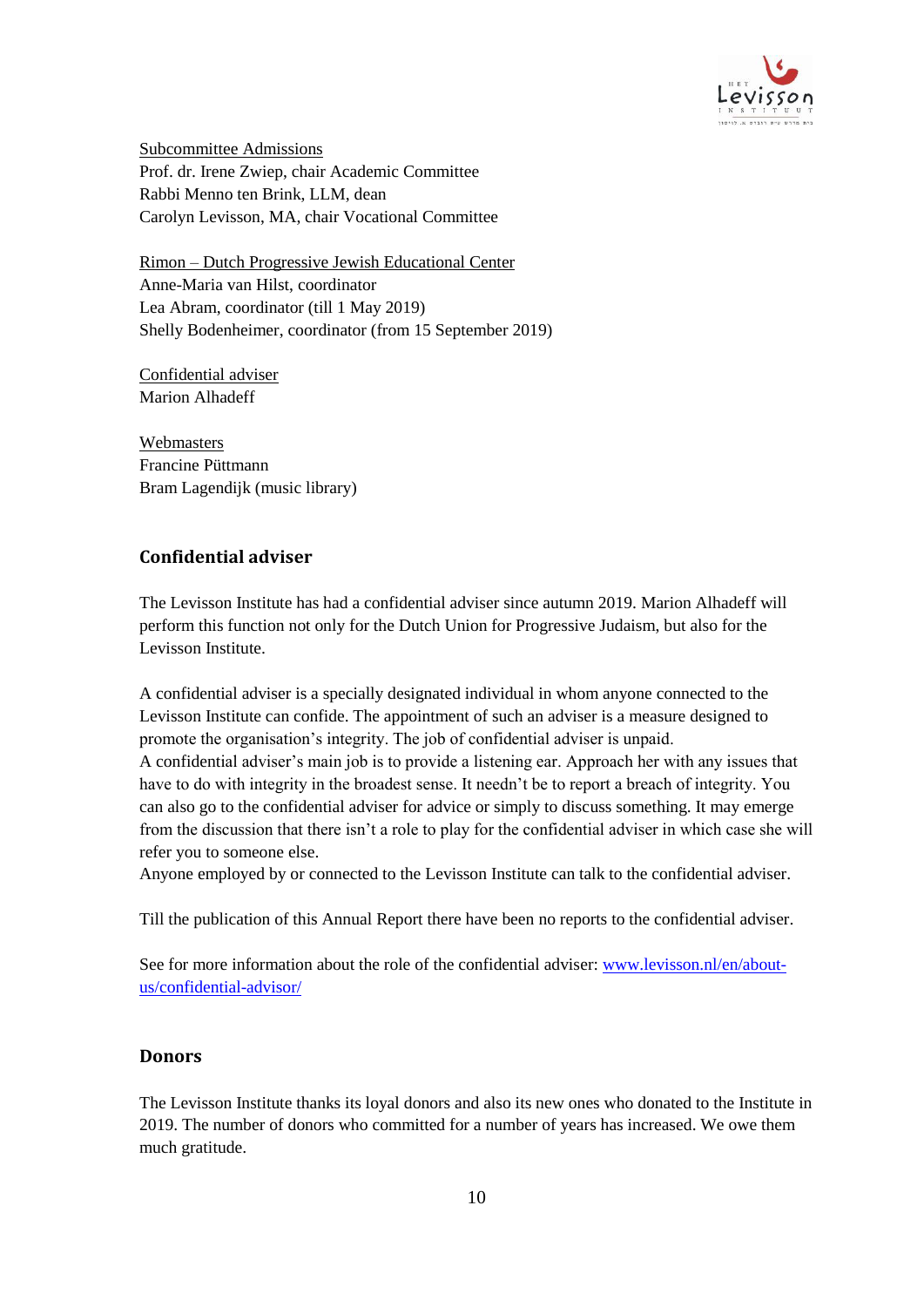

We owe thanks to the Dutch Union for Progressive Judaism, the Stichting Collectieve Marorgelden, Carel Abas Stichting, Stichting Levi Lassen and the Liberal Jewish Congregation of Amsterdam.

We still need your help. We hope to find more donors, foundations and funds who are willing to support us financially to keep this training center of Liberal Judaism in The Netherlands alive and active.

# **Policy plan for the coming years**

- The Levisson Institute received a grant in 2019 from the Amsterdam Leasehold Fund, which compensates the Jewish community for unlawfully charging persecuted Jews for leasehold payments over the period 1940-1945. This money will be spent on three projects which will be implemented over the next five years: rabbinical training, a Ba'al Tefillah course and a course for cantors.
- The Levisson Institute received an inheritance in 2020. De board is discussing how this money can be spent to ensure the goals of the Foundation in the long term.

### **Plans for 2020**

- The rabbinical training will keep priority.
- In 2020 the first Dutch Gabbai Guide will be published. It is the first publication of the Levisson Institute and will be published by the Sja'ar Foundation, the publishing house of the Dutch Union for Progressive Judaism.
- A meeting of the Union Committee for Education was planned for March, but had to be postponed because of the COVID-19 crisis. The subject to be discussed was how Talmud Torah in The Netherlands and the task of Rimon will be structured in the future.
- In the Fall of 2020 the Shaliach Tzibbur course will begin. The course is restarted after a gap of ten years. This course is one of the projects that will be partly financed by the money from the Amsterdam Leasehold Fund.
- In the Fall there will be another David Lilienthal lecture, coinciding with the opening of the academic year.
- We expect to be able to begin a training for pastoral work.
- A refresher course for the Ba'alei Tefillah is planned for later this year.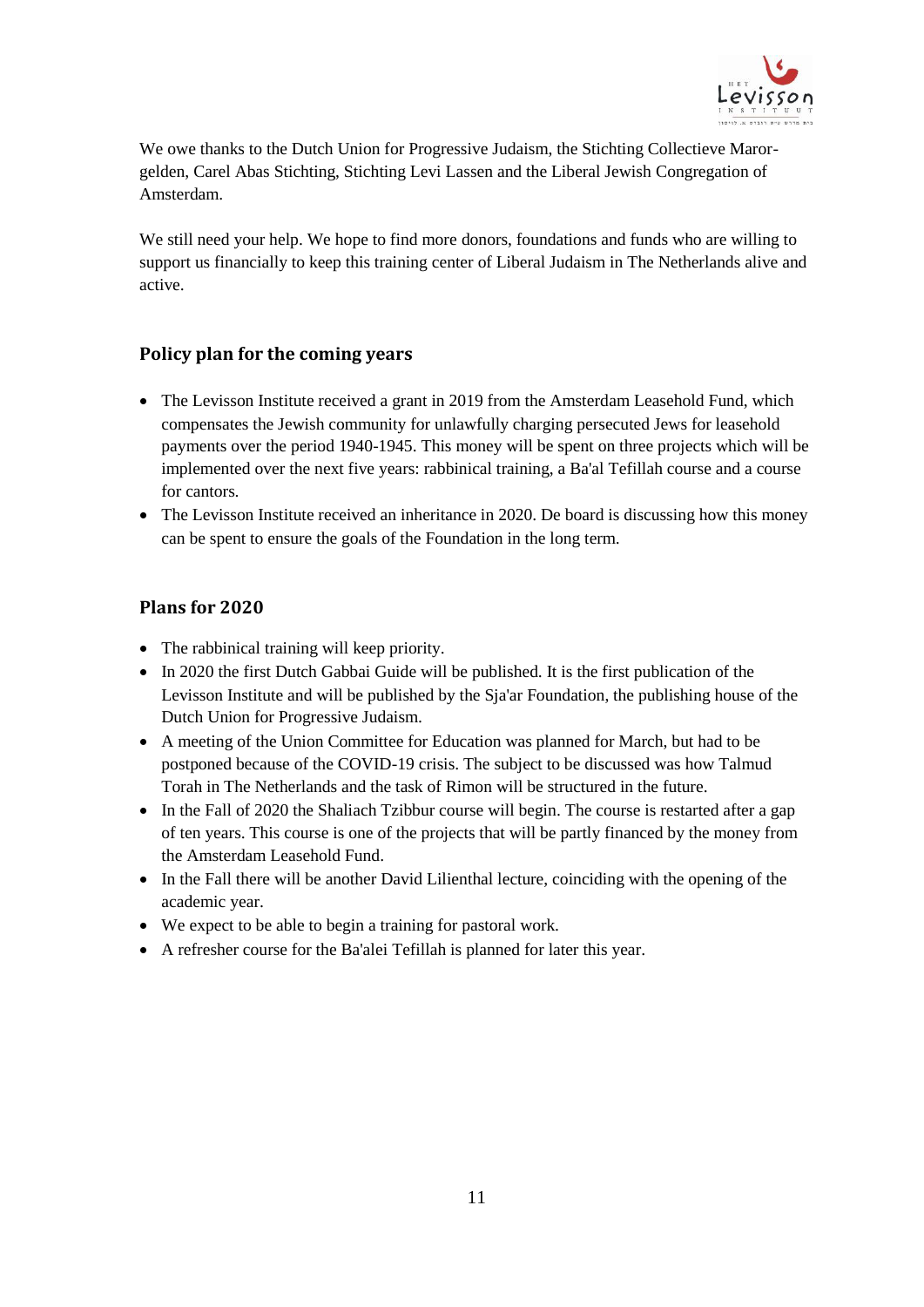

# **2. Finances**

#### **Financial Report for 2019**

The annual account 2019 was drawn up by the Board on March 31, 2020 and afterwards confirmed by accountant Kuhlman. What follows is a summary. If you would like to receive the complete annual account, please address your request to contact@levisson.nl.

#### **Balance at 31 December 2019**

| Assets                     |                                             | Liabilities                 |            |
|----------------------------|---------------------------------------------|-----------------------------|------------|
| Receivables                | 9,359<br>€                                  | Foundation capital          | € 49,667   |
| Liquid assets              | € 236,509                                   | Earmarked reserves          | € 78,126   |
|                            |                                             | Subsidies and contributions |            |
|                            |                                             | paid in advance             | € 112,516  |
|                            |                                             | Taxes                       | €<br>493   |
|                            |                                             | Debts/deferrals             | 5,066<br>€ |
| Total                      | € 245,868                                   |                             | € 245,868  |
|                            | The earmarked reserves comprise five funds: |                             |            |
| Student Fund               |                                             | € 25,981                    |            |
| <b>Israel Seminar Fund</b> |                                             | € 15,000                    |            |
| Academic Research Fund     |                                             | € 8,841                     |            |
| <b>Training Fund</b>       |                                             | € 14,969                    |            |
| Rimon                      |                                             | € 13,335                    |            |

The Student Fund is intended for allowances for students who need them on ground of personal circumstances to be used for expenses directly linked to their studies. The first finances were collected for the Student Fund as a farewell present for Dean Rabbi Lilienthal on the occasion of his retirement as rabbi of the Progressive Jewish Congregation of Amsterdam.

The Israel Seminar Fund was founded in 2005 with the goal of regularly organizing seminars for students in Israel.

In 2005  $\epsilon$  10,000 was reserved for academic research, mainly abroad; in 2008 a  $\epsilon$  1,000 payment was made and in 2016  $\in$  159.

A gift from the Kiwi-Tielens Foundation in 2007 was partly used to finance the training of shlichei tzibbur in the period 2007-2009. The remaining money,  $\epsilon$  11,895 was donated to the appropriated reserves for the teacher training. In 2011 the Kiwi-Tielens Foundation donated an amount to cover the cost of a study trip for the teachers training to London in 2011. The remaining money,  $\epsilon$  3,074 was added to the reserves. The board has allotted the reserves for all courses and training programs.

In the summer of 2013 the Robert A. Levisson Foundation took over the activities of Rimon, the Dutch Progressive Jewish Educational Center from the Sja'ar Foundation by request of the Verbond (Dutch Union for Progressive Judaism). In 2019,  $\epsilon$  3,105 was added to the earmarked reserve Rimon.

The City of Amsterdam paid Leasehold money to our Foundation in 2019.  $\epsilon$  71.000 was paid in advance for the rabbinical training and  $\epsilon$  38.962 for the Ba'alei Tefillah course.